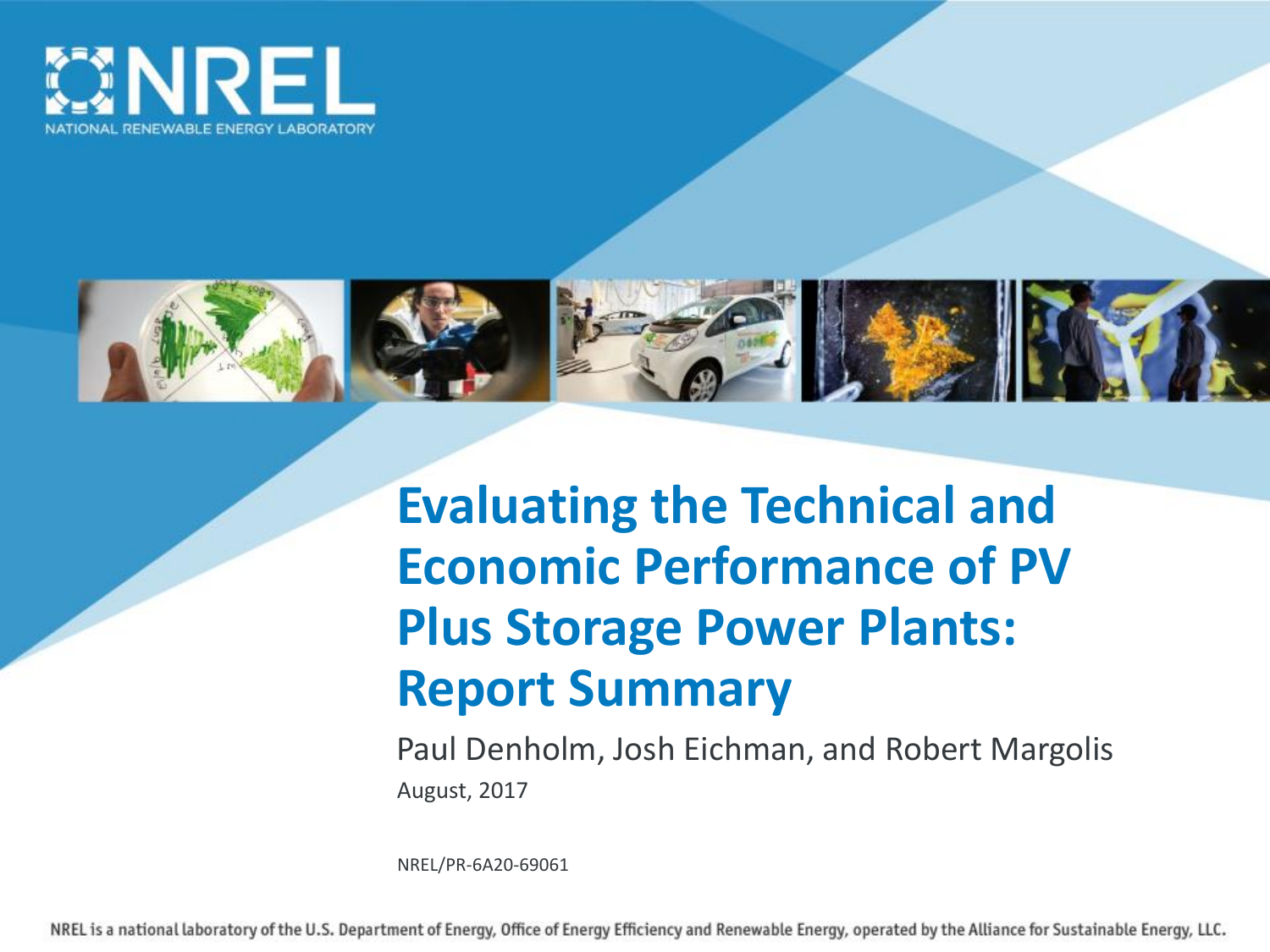Declining photovoltaic (PV) and energy storage costs could enable "PV plus storage" systems to provide dispatchable energy and reliable capacity. This study explores the technical and economic performance of utility-scale PV plus storage systems.

### Study Goals

- 1. Explore the physical configuration of PV plus storage systems and examine the basic technical parameters including the type and degree of PV/storage "coupling"
- 2. Identify key metrics useful for evaluating the technical and economic performance of PV plus storage systems
- 3. Examine the tradeoffs among various PV plus storage configurations and quantify the impact of configuration on system net value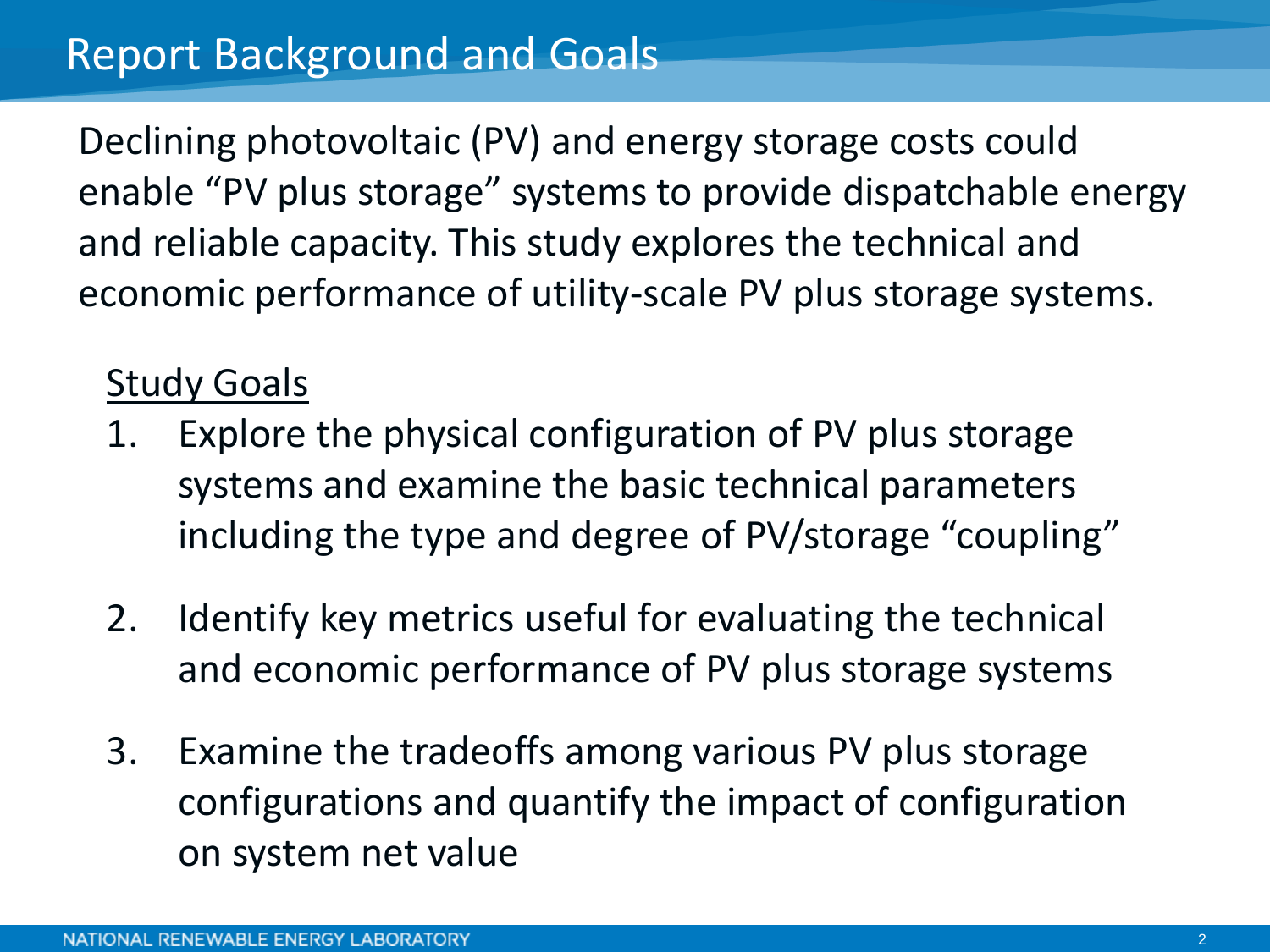| <b>Type of</b><br><b>Coupling</b> <sup>a</sup> | $Co-$<br>Located? | <b>Point of Common</b><br><b>Coupling</b>                                          | <b>Energy Stored</b> |
|------------------------------------------------|-------------------|------------------------------------------------------------------------------------|----------------------|
| Independent                                    | <b>No</b>         | <b>Grid (including PV virtually</b><br><b>None</b><br>through market) <sup>b</sup> |                      |
| <b>AC-Coupled</b>                              | Yes               | Transmission/Feeder                                                                | Grid or PV           |
| <b>DC-Coupled</b>                              | Yes               | Inverter                                                                           | Grid or PV           |
| <b>DC Tightly</b><br>Coupled                   | Yes               | Inverter                                                                           | Only PV              |

 $a$  AC = alternating current, DC = direct current.

b Although grid-connected storage is typically charged from unspecified off-peak resources, it can "virtually" store energy from a specific source via bilateral market transactions.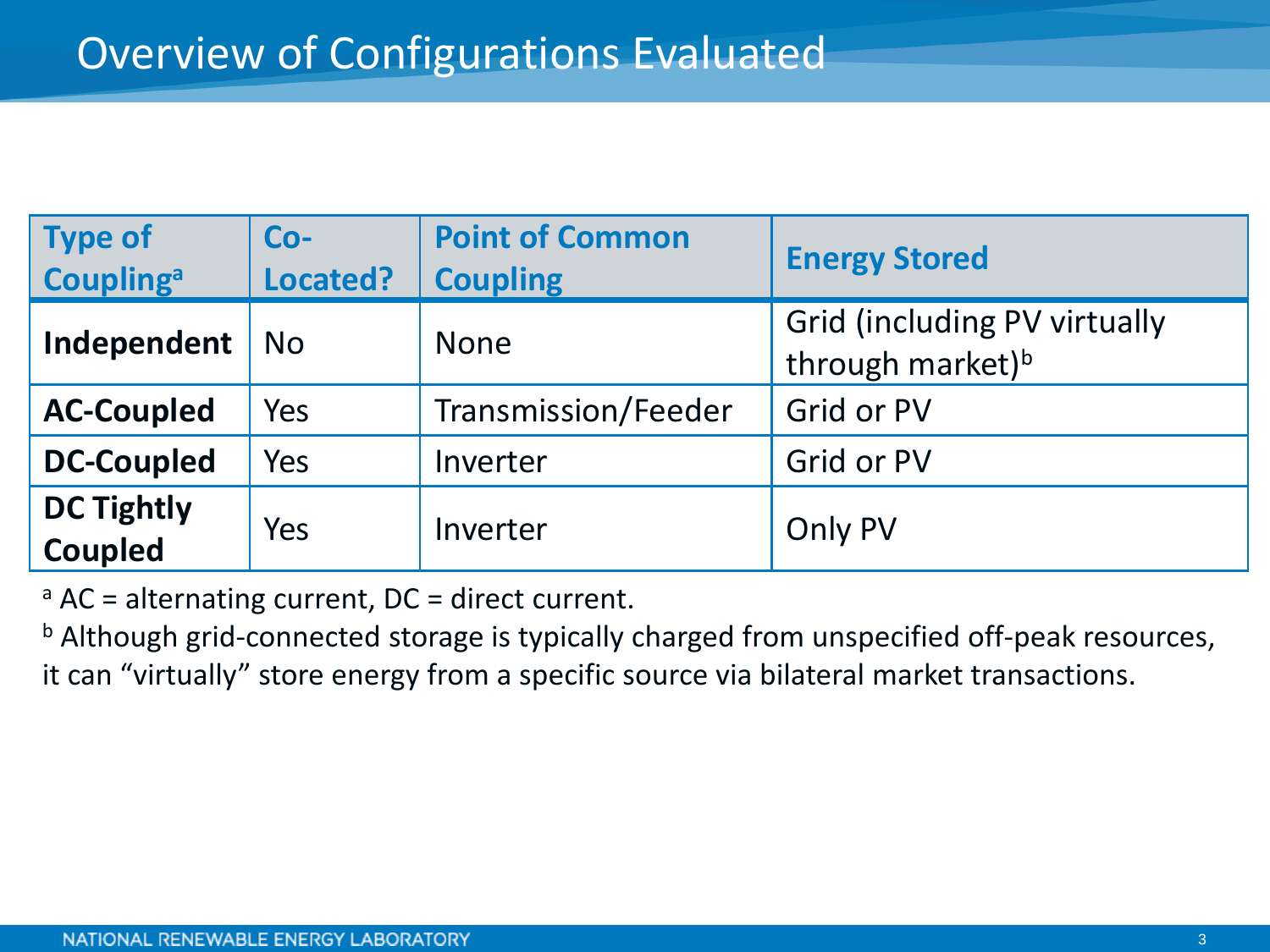# Independent PV Plus Storage

- PV and storage can be sited in completely different locations
- Storage can be sited in areas of congestion, increasing value
- No sharing of hardware
- Stores energy from any grid source



Grid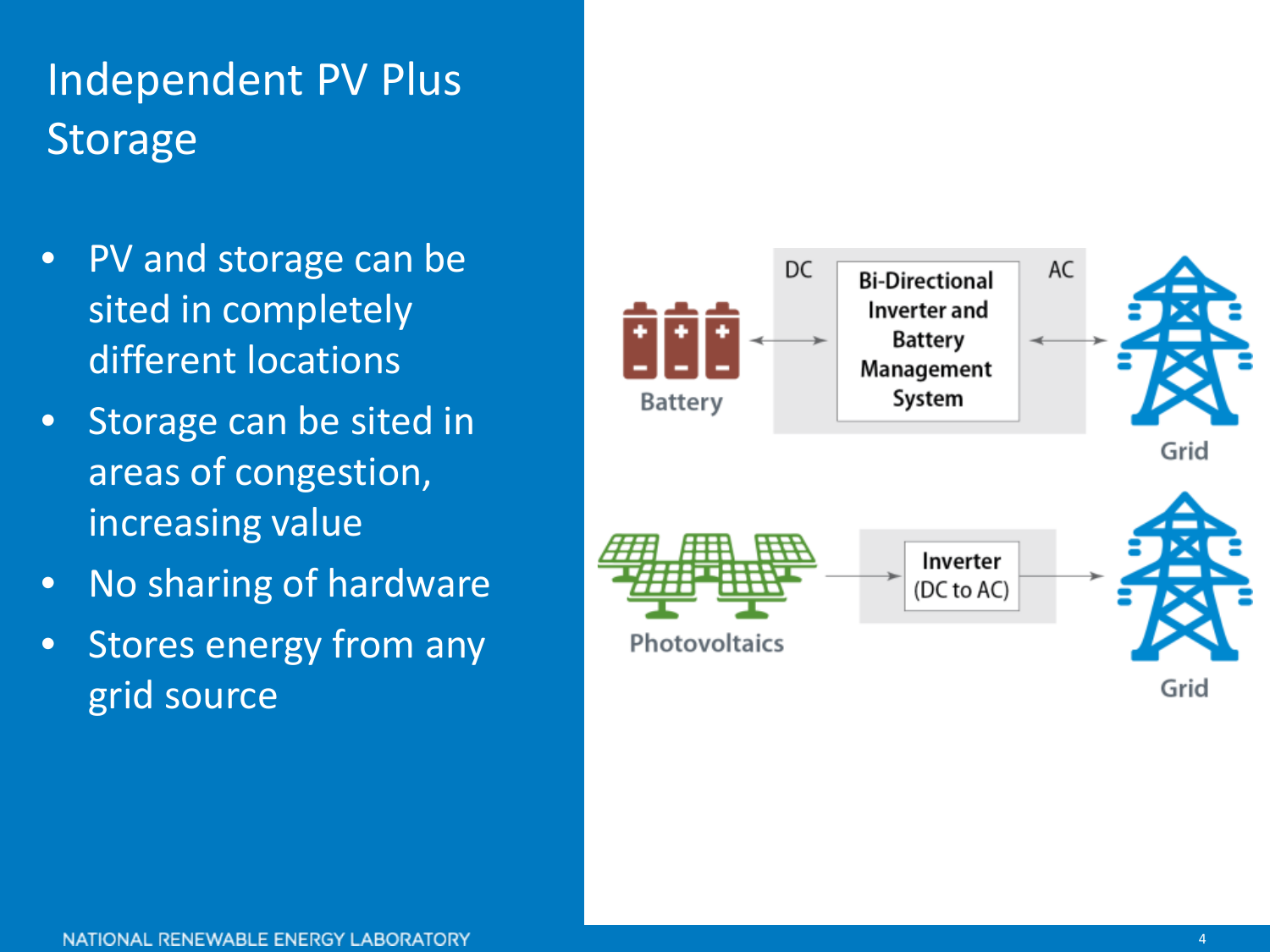### AC -Coupled

- Co -location can reduce balance of system (BOS) costs including siting, permitting, engineering, and land costs
- No significant sharing of hardware (storage is independent of PV)
- Stores energy from PV or grid

#### Photovoltaics

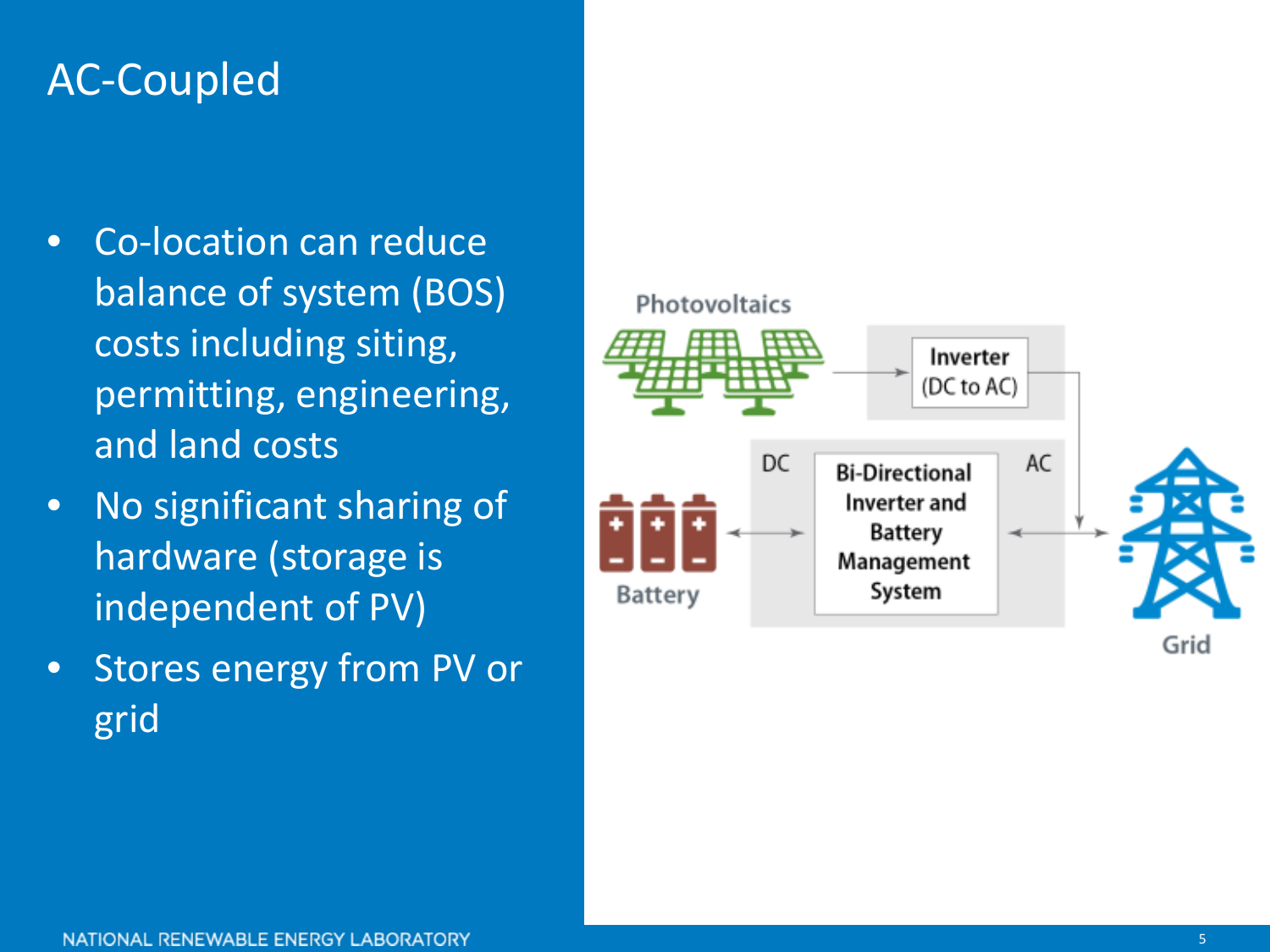### DC-Coupled

- Co-location can reduce BOS costs
- PV and storage share an inverter, thus eliminating second inverter
- Stores energy from PV or grid (a) or from PV only (b)
- Tightly coupled configuration (b) can receive full current federal investment tax credit (ITC)

#### Photovoltaics DC AC Bi-**Directional** DC to DC Inverter Converter Integrated Inverter and Grid **Battery Battery Management System** a) DC-coupled (flexible charging)



b) DC tightly coupled (PV-only charging)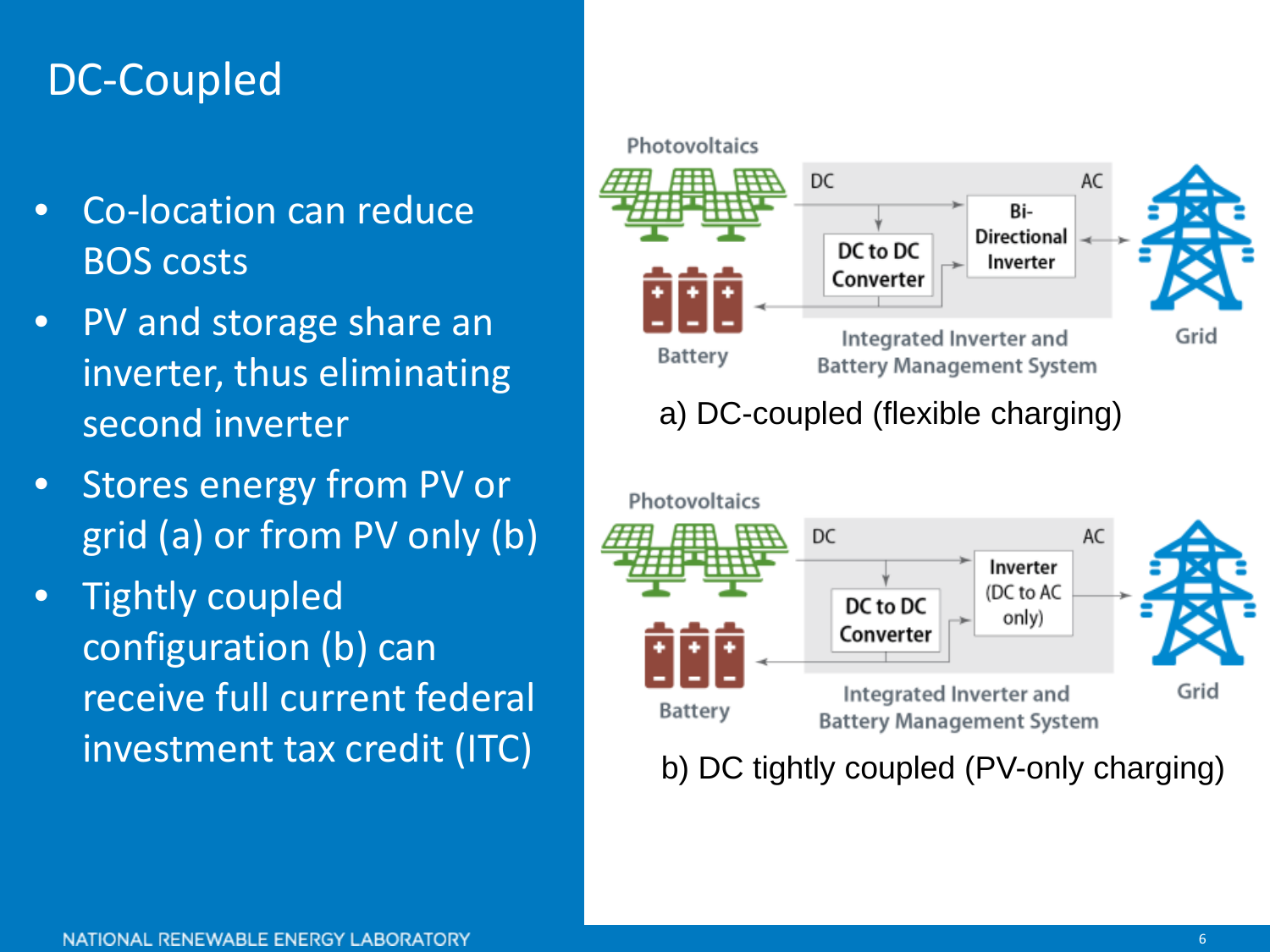## Summary: Qualitative Value and Cost Tradeoffs

#### **Value and cost changes due to coupling, vs. independent system**

| <b>Type of</b>                   | <b>Change in Value (Relative to Independent System)</b>                                                                                                                                                             | <b>Change in Cost</b>                                                                                 |                                                                                                     |
|----------------------------------|---------------------------------------------------------------------------------------------------------------------------------------------------------------------------------------------------------------------|-------------------------------------------------------------------------------------------------------|-----------------------------------------------------------------------------------------------------|
| <b>Coupling</b>                  | <b>Energy Revenue</b>                                                                                                                                                                                               | <b>Capacity Value</b>                                                                                 | (Relative to<br>Independent)                                                                        |
| <b>AC</b>                        | Potentially lower value because it cannot be sited<br>in regions with higher congestion-related prices<br>Also higher losses when storing grid energy (due<br>to additional transmission losses) <sup>a</sup>       | <b>None</b>                                                                                           | Reduction in BOS costs <sup>b</sup>                                                                 |
| <b>DC</b> (flexible<br>charging) | Storage operation constrained by shared inverter<br>Potentially higher losses when storing grid<br>energy <sup>c</sup><br>Can store clipped solar that occurs due to ILR $> 1d$<br>Lower losses when storing solare | Limited to inverter<br>capacity                                                                       | <b>Reduction in BOS costs</b><br>Reduction in power<br>electronics costs due to<br>shared inverter  |
| DC tight (PV-<br>only charging)  | Same as DC-coupled flex PLUS<br>Storage cannot charge from low-cost grid energy                                                                                                                                     | Same as DC-coupled<br>flex PLUS<br>Cannot charge with<br>grid energy to ensure<br>full capacity value | Same as DC-coupled<br>flex PLUS<br>Small (if any) reduction<br>in battery management<br>system cost |

a Assuming that independent storage is sited closer to load and incurs lower loss rates. **b** Includes interconnection, permitting, overhead, engineering, labor, and land costs. <sup>c</sup> Due to remote location when compared with storage sited in a load center. <sup>d</sup> ILR = inverter loading ratio (PV size relative to inverter power rating); when the ILR is greater than 1, the PV module can produce more energy than can be used by the inverter, so some PV energy may need to be curtailed or "clipped." <sup>e</sup> Not considered in this study.

#### NATIONAL RENEWABLE ENERGY LABORATORY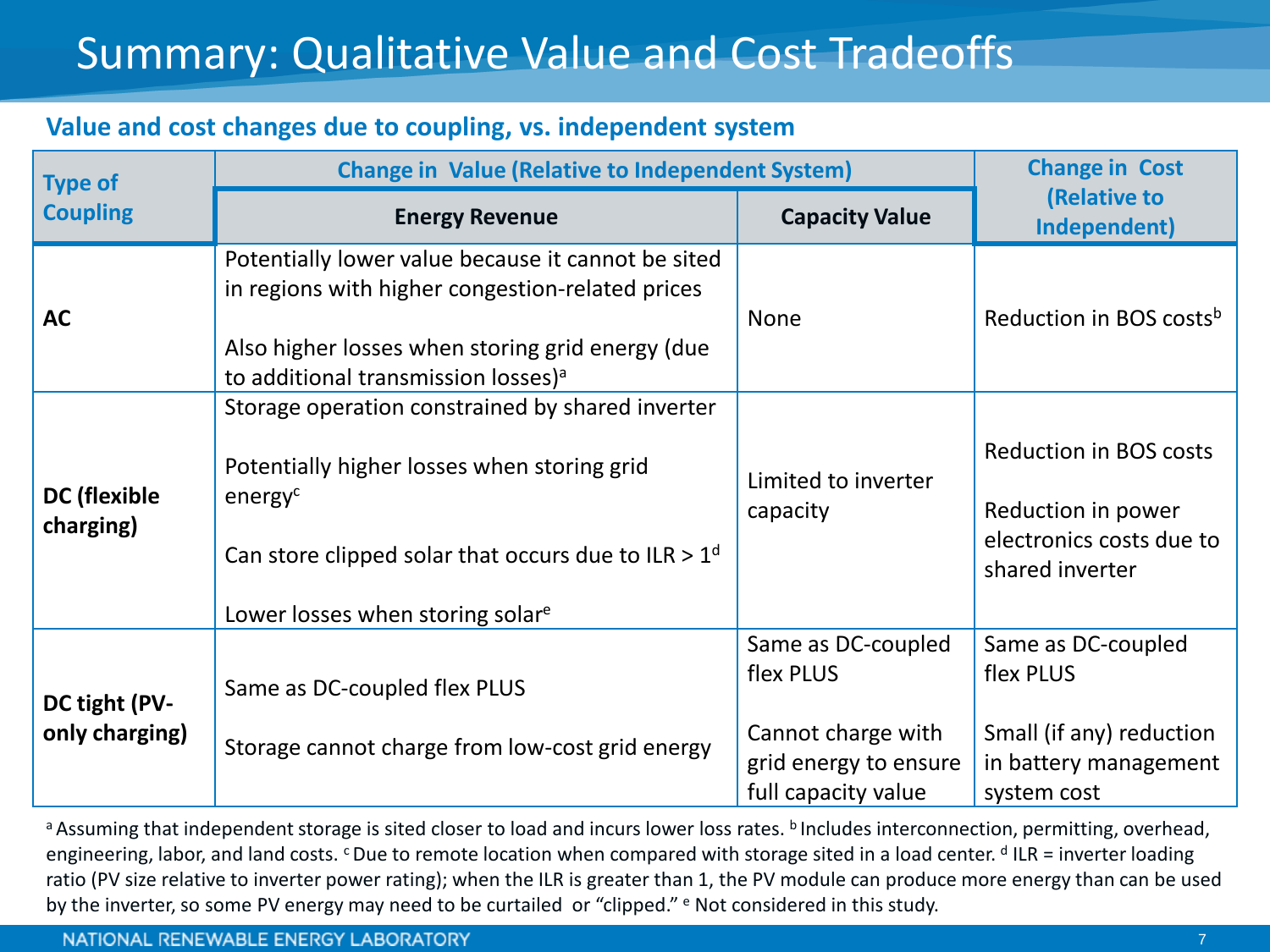### Quantifying Value and Cost Tradeoffs: Case Study

- Case study in southern California quantifies tradeoffs and determines whether coupling-related change in each PV plus storage system's value outweighs the coupling-related change in costs.
- Comparative metric used is benefit/cost ratio, defined as dividing the annualized benefits (energy revenue and capacity value) by the annualized costs (capital and operating).
- Benefit/cost ratio is used because levelized cost of energy (LCOE) does not capture the fundamental differences in system net value.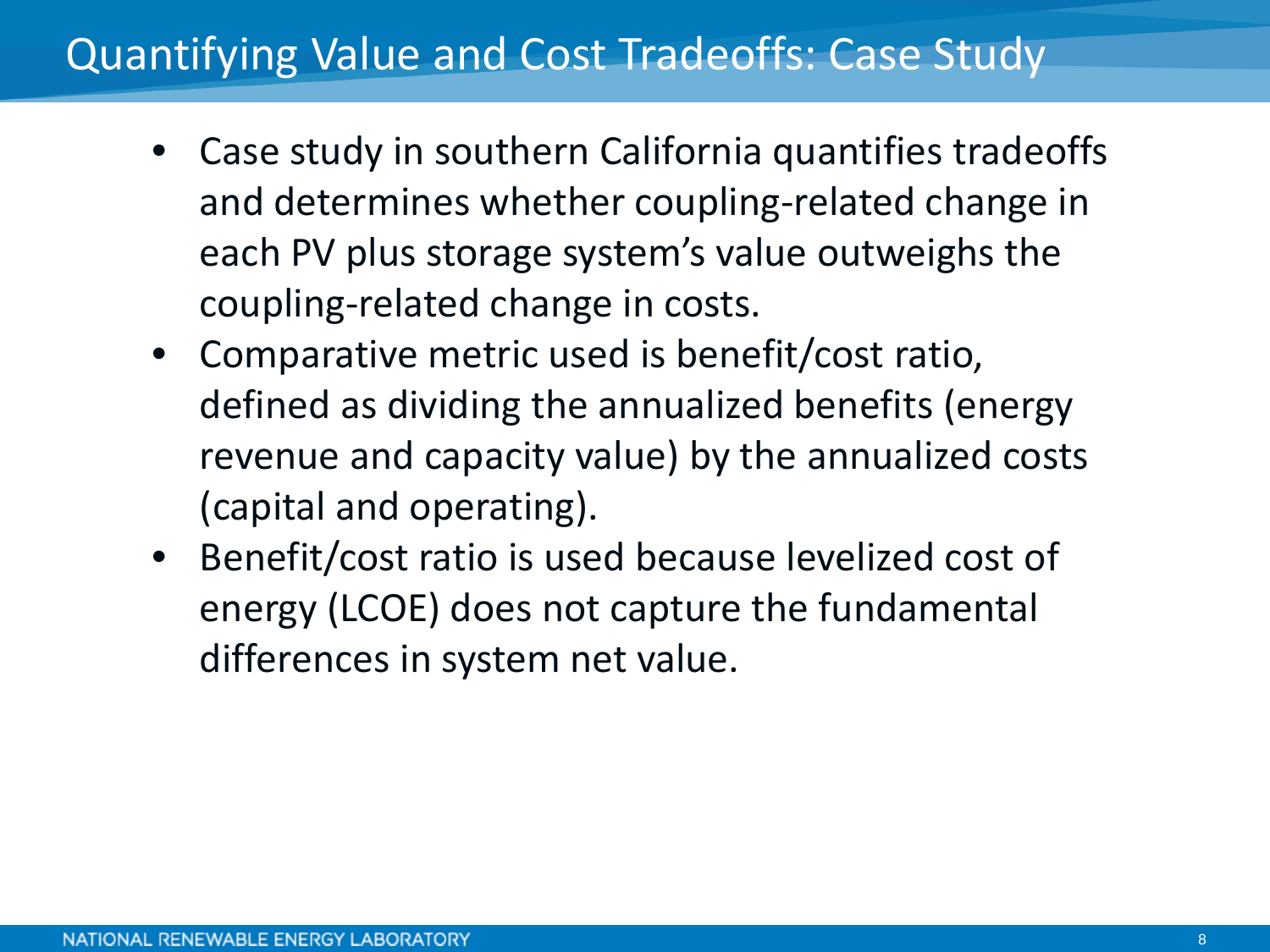| <b>Parameter</b>        | <b>Value</b>                           |  |
|-------------------------|----------------------------------------|--|
| PV system size          | 65-MW DC                               |  |
| PV orientation          | South facing, fixed at 20-degree tilt  |  |
| Inverter size           | 50-MW AC (ILR = $1.3$ )                |  |
| Storage power capacity  | 30-MW AC                               |  |
| Storage energy capacity | 4 hours (120 MWh AC)                   |  |
| Storage efficiency      | 85% (AC-AC)                            |  |
| Location                | Southern California (34°51'N 117°39'W) |  |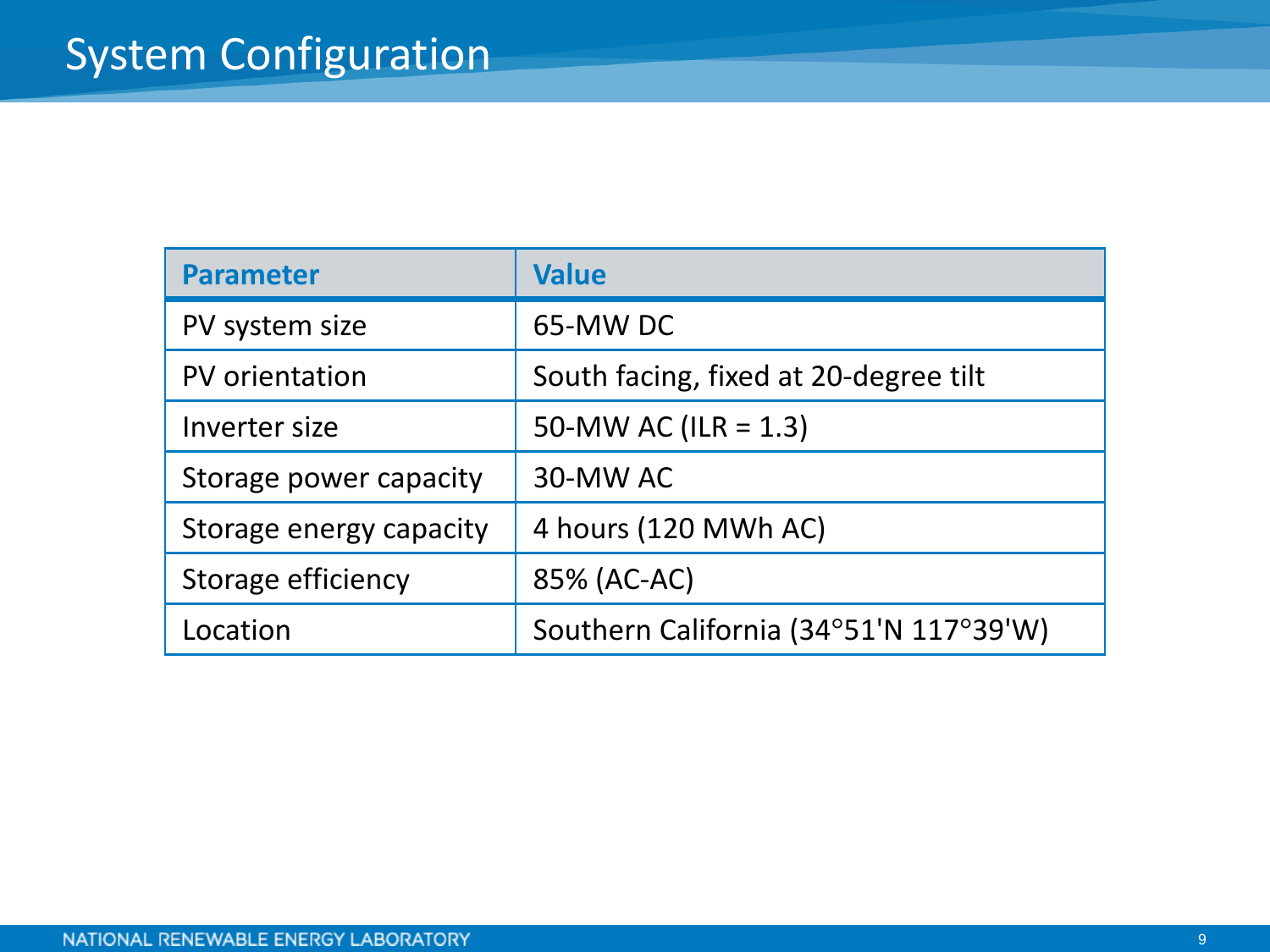### Calculating Energy Revenue

- Systems are simulated using the NREL Revenue, Operation and Device Optimization (RODeO) model.
- RODeO estimates hourly revenue and optimization of the energy storage system subject to various system constraints.

| <b>Type of</b><br><b>Coupling</b>                 | <b>Effective Impact on</b><br><b>Storage Discharge</b> | <b>Storage Charge</b><br><b>Constraint</b>                                                               |
|---------------------------------------------------|--------------------------------------------------------|----------------------------------------------------------------------------------------------------------|
| Independent (roughly<br>equivalent to AC-coupled) | <b>None</b>                                            | <b>None</b>                                                                                              |
| DC-coupled                                        | Maximum discharge = inverter<br>rating minus PV output | If PV output is greater than inverter<br>rating (due to ILR $>$ 1), then forced<br>to store solar energy |
| DC tightly coupled                                | Maximum discharge = inverter<br>rating minus PV output | Only can charge with PV                                                                                  |

### **Constraints Associated with Physical Coupling for PV Plus Storage Systems**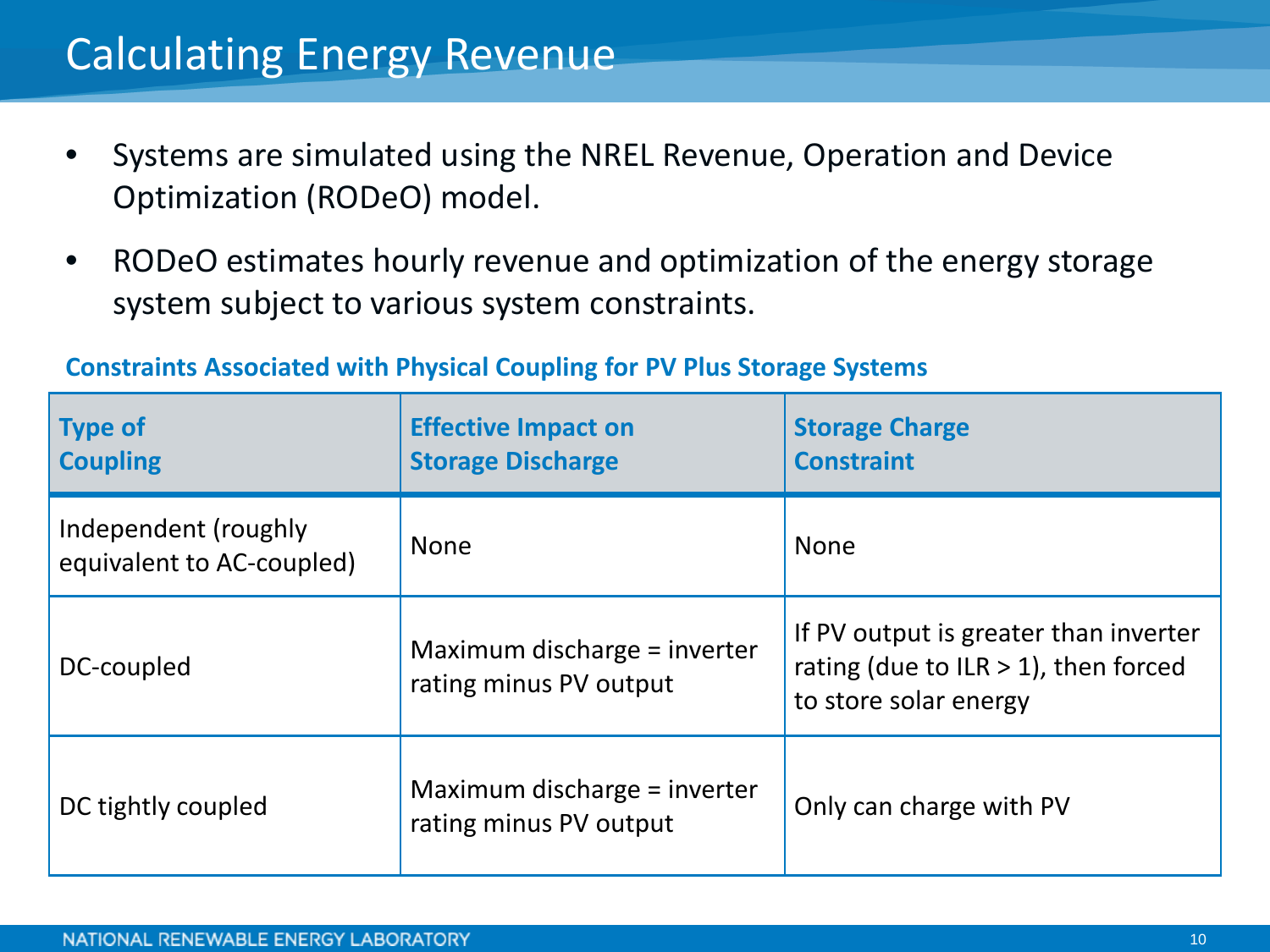| <b>Scenario</b>                                         | <b>PV</b><br><b>Penetration</b> | <b>Electricity Price</b><br><b>Data Source</b>                                                                                                            | <b>Solar Power Output Data</b>                                                                                                  |
|---------------------------------------------------------|---------------------------------|-----------------------------------------------------------------------------------------------------------------------------------------------------------|---------------------------------------------------------------------------------------------------------------------------------|
| <b>Base Case</b><br>(recent)<br>price and<br>cost data) | 6%                              | 2014 California<br>Independent System<br>Operator (CAISO) day-<br>ahead market prices<br>(Southern California<br><b>Edison Load Aggregation</b><br>Point) | System Advisor Model (SAM)<br>using National Solar Radiation<br>Database (NSRDB, 2014 weather<br>data)                          |
| 2020<br>(sensitivity)<br>case)                          | 15% and 24%                     | Simulated from PLEXOS<br>day-ahead marginal cost.<br>Database from NREL Low-<br>Carbon Grid Study (LCGS).                                                 | Weather year for the LCGS study<br>is 2006, so PV simulations use<br>2006 data. Simulation method<br>same as above (SAM/NSRDB). |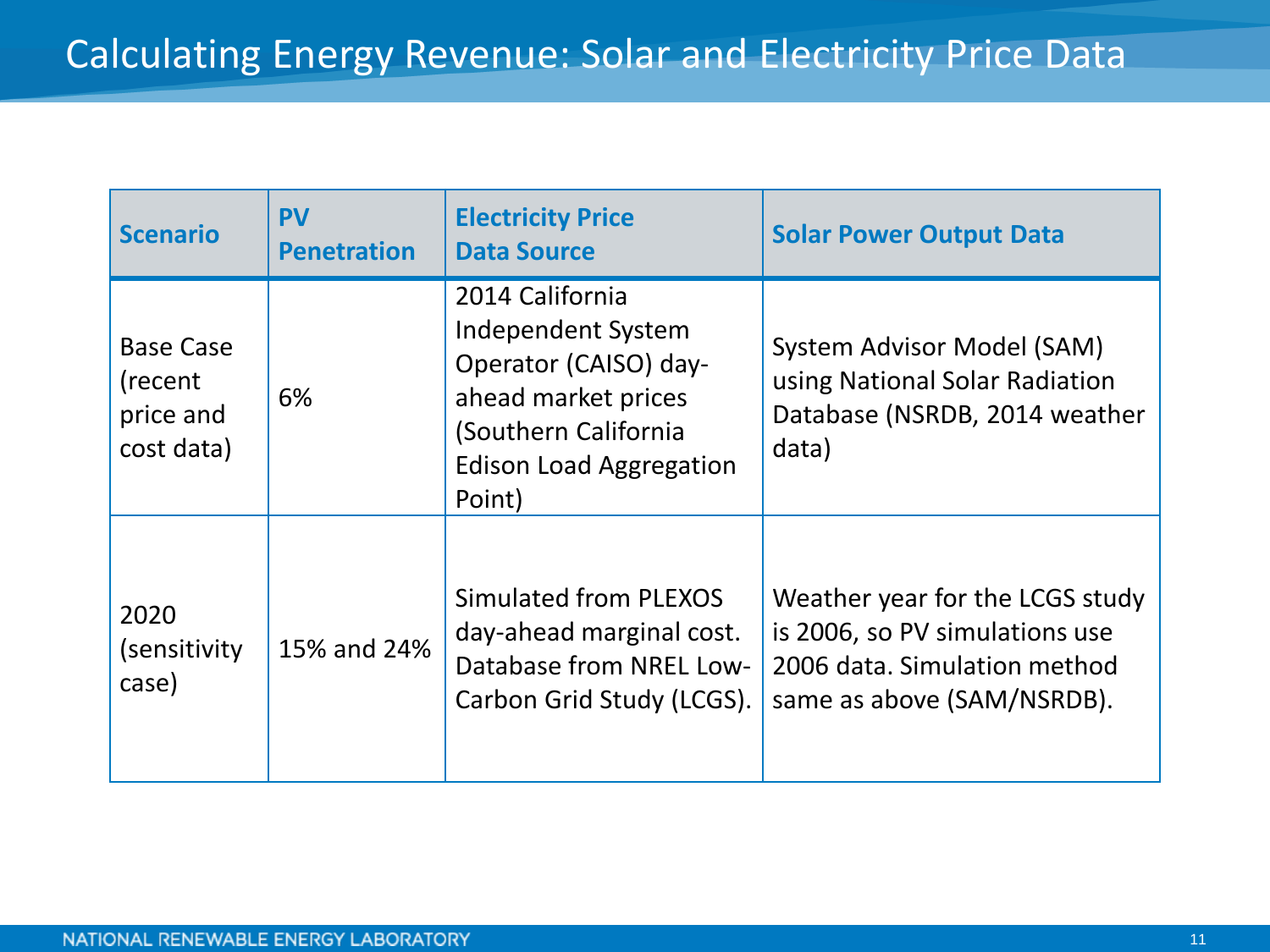### Calculating Energy Revenue: Dispatch – Independent Storage



- System configuration is same as AC-coupled storage where the transmission interconnection is sized to the sum of the two inverter systems (80 MW).
- Net revenue is calculated by multiplying hourly price by quantity of energy purchased or sold, e.g., purchased (charge) energy on June 16 (141 MWh) costs \$4,336, and sold (discharge) energy (120 MWh) has revenue of \$6,608—giving net revenue of \$2,272.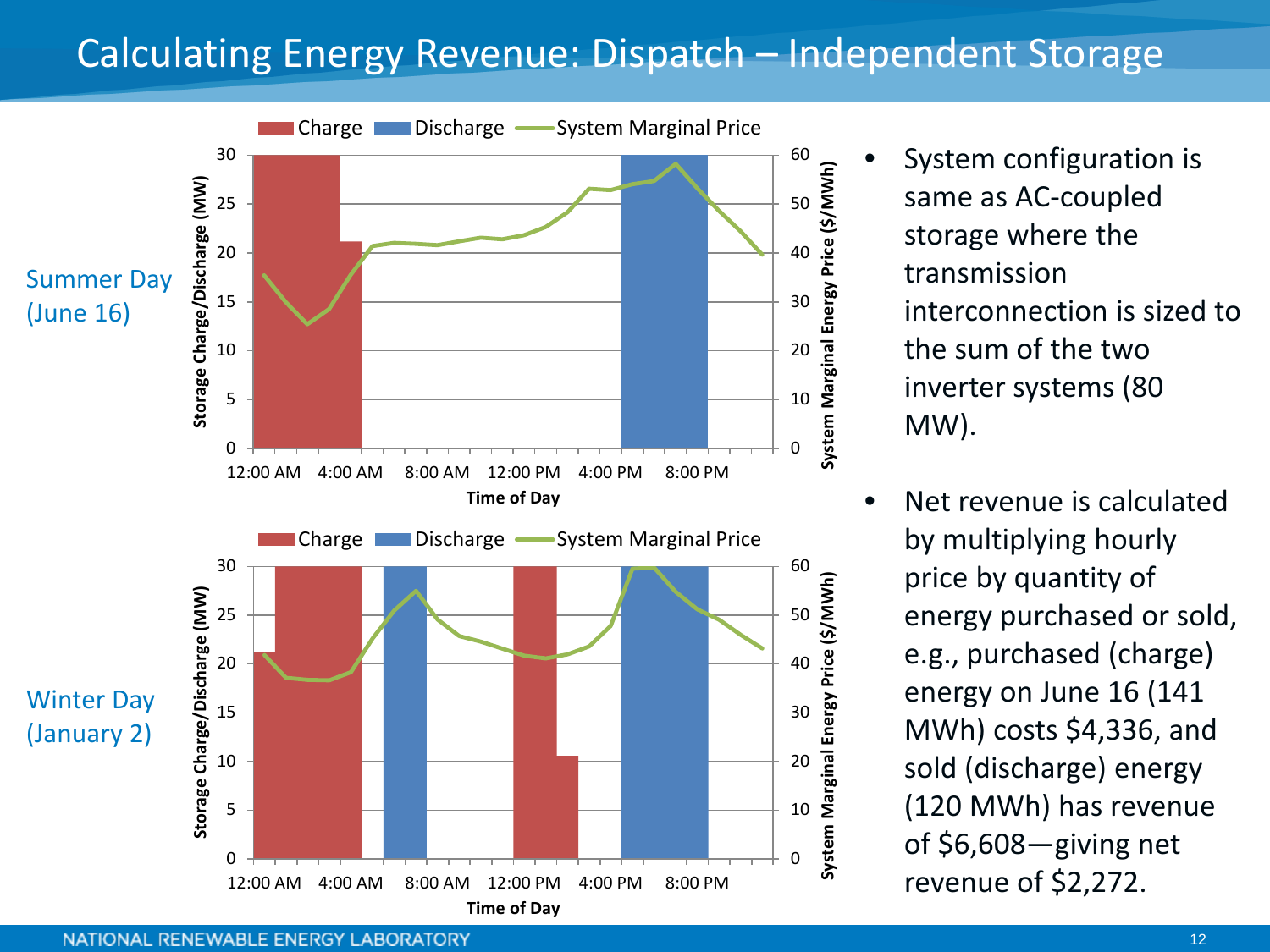### Calculating Energy Revenue: Dispatch – DC-Coupled Storage (avoids clipping)

- DC-coupling changes operation of storage plant relative to independent storage case in two ways:
	- Stores otherwise-clipped energy (due to ILR  $>$  1), equivalent to  $\sim$ 2% of potential PV energy on this day.
	- Discharge before noon occurs to make room for clipped PV energy.
- Increases value by about 1% relative to independent PV + storage.

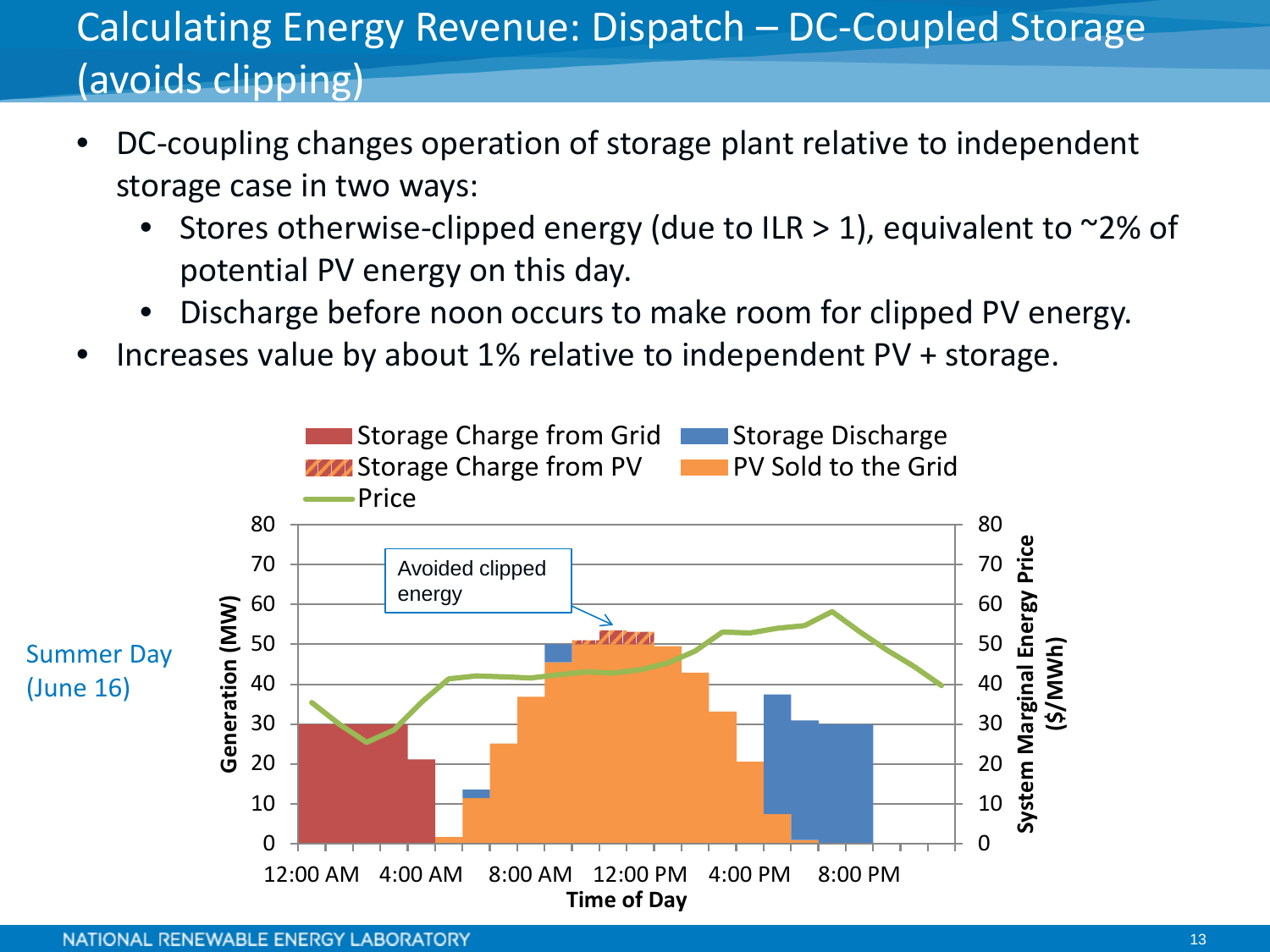### Calculating Energy Revenue: Dispatch – DC-Coupled Storage (constraints due to shared inverter)

- In other periods (July 1 shown here), storage plant cannot be fully utilized because of the operation of the PV system.
	- Combined output of independent PV + storage plant (left figure) is as high as 70 MW, which is possible because of the separate inverters.
	- DC-coupled system (right figure)—with shared 50-MW inverter—must shift storage output to lower-price periods to accommodate PV output.
	- DC-coupled system value decreases by about 1% relative to independent PV + storage system.

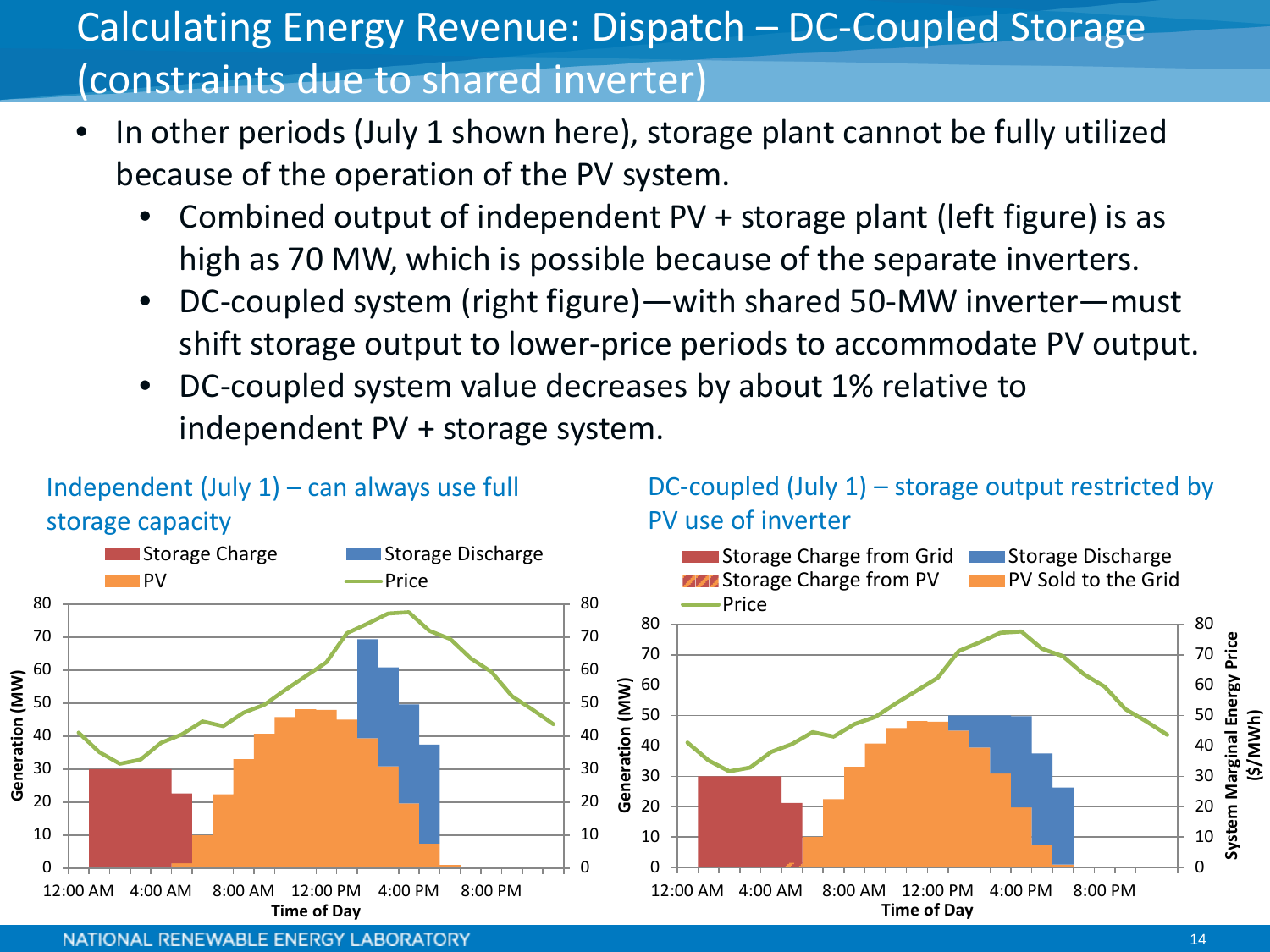### Calculating Energy Revenue: Dispatch – Solar-Only Storage

- Impacts of DC tightly coupled storage systems are more significant.
	- Forcing storage to charge with PV effectively charges with more expensive energy from the middle of the day (left figure).
	- Because the system must store PV energy that could have otherwise been sent to the grid, its overall capacity factor is reduced, having effectively "lost" the opportunity to directly sell the energy in the light orange shaded area (right figure).
	- On this day, the tightly coupled system loses about 7% of revenue compared with the DC-coupled system.



#### Storage (July 1) The PV and Storage Output (July 1)

NATIONAL RENEWABLE ENERGY LABORATORY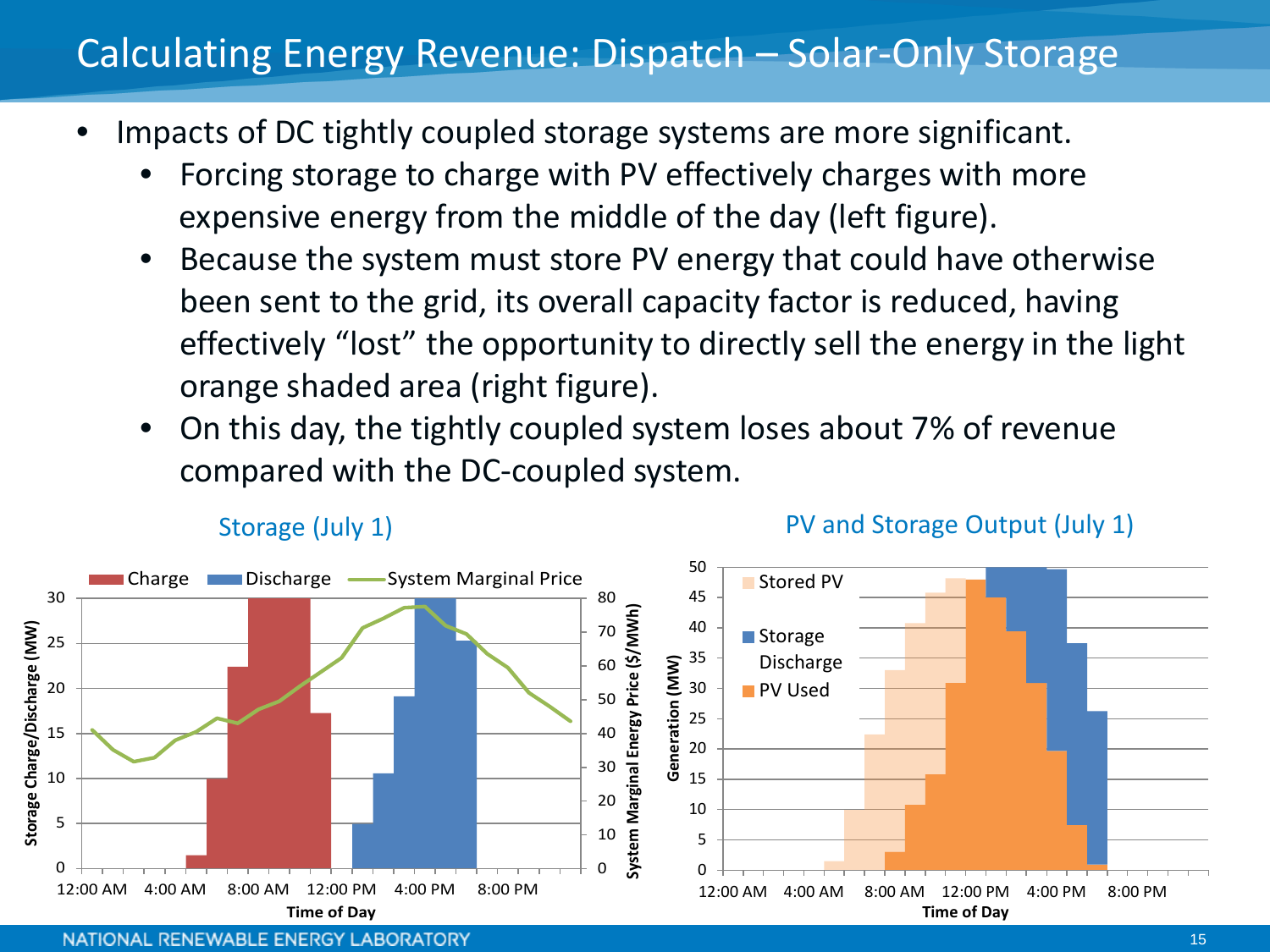### Energy Revenue Results: Base Case

- Energy revenue increases less than 1% for DC-coupled system vs. independent/AC-coupled system.
- DC tightly coupled system loses 6% of revenue vs. DC-coupled system.
- For the independent/AC-coupled system, most revenue is from PV (it is difficult to isolate value sources for the coupled systems).

|                                                         | Independent/<br><b>AC-Coupleda</b>           | <b>DC-Coupled</b> | <b>DC Tightly Coupled</b>                     |
|---------------------------------------------------------|----------------------------------------------|-------------------|-----------------------------------------------|
| <b>Energy revenue</b><br>(million \$)                   | 6.95<br>(0.98 from storage,<br>5.97 from PV) | 6.97              | 6.55                                          |
| Change due to<br>coupling<br>(million $\frac{2}{3}$ /%) |                                              | $+0.02 / +0.3%$   | $-0.42$ / $-6%$ (compared<br>with DC-coupled) |

<sup>a</sup> The independent system configuration is the same as AC-coupled storage where the transmission interconnection is sized to the sum of the two inverter systems (80 MW).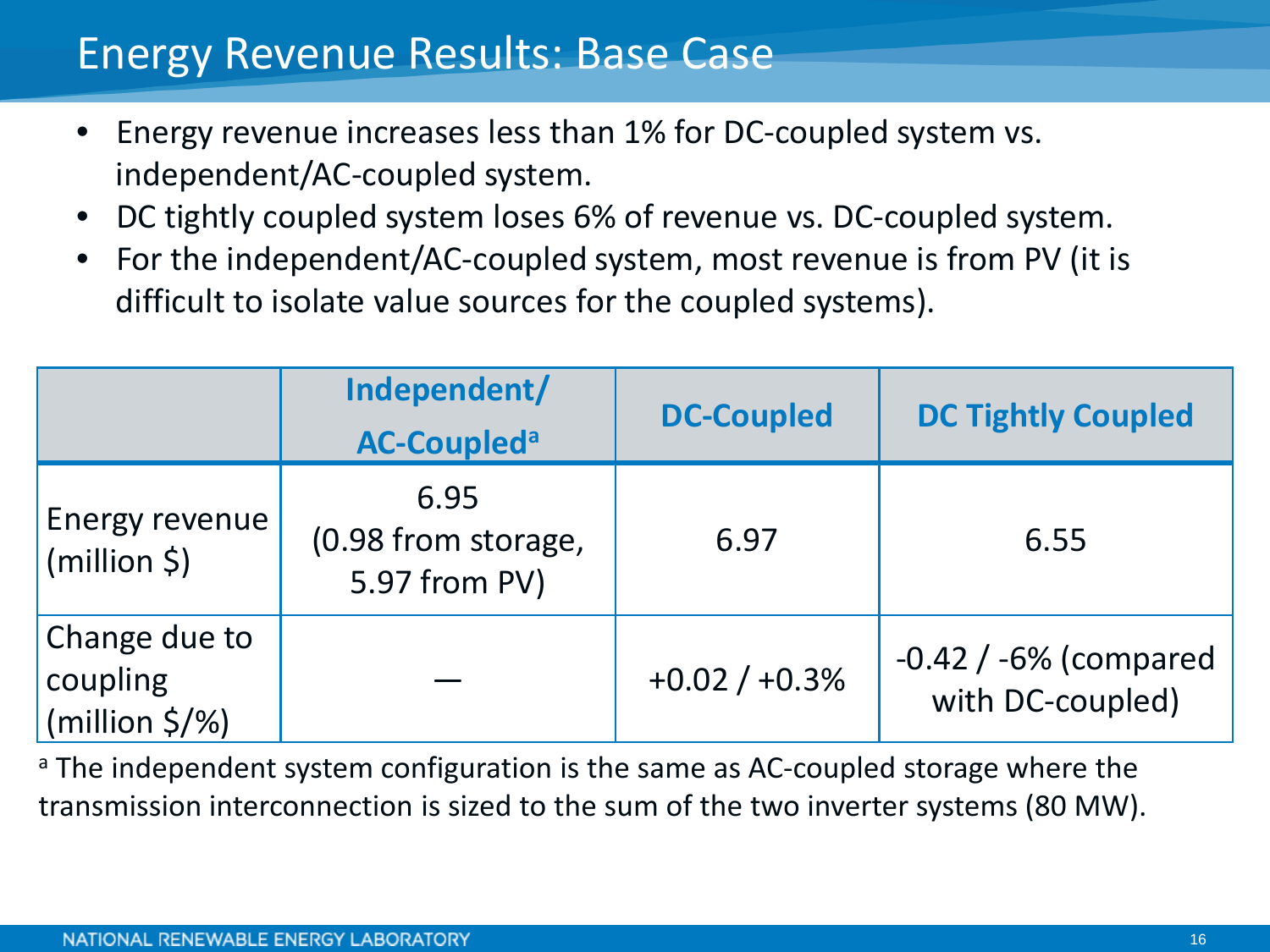### Calculating Capacity Value

- Capacity credit depends on coincidence of PV with net demand: 40% capacity credit assumed at 6% PV penetration in base case.
- Annualized avoided capacity cost of \$149/kW is assumed based on an estimate of the financing and operations and maintenance (O&M) cost of a new combustion turbine in California.
- The base 50-MW<sub>AC</sub> PV system provides a capacity credit of 20 MW<sub>AC</sub>. Base storage system (30 MW<sub>AC</sub>) is assumed to have a 100% capacity credit based on rules in several independent system operator/regional transmission organization markets, including CAISO and Midcontinent Independent System Operator (MISO).
- Result is a total capacity value of \$7.5 million/year.
- DC-coupling causes no decline in capacity value, because the PV capacity credit (20 MW) plus the storage capacity (30 MW) equals the inverter capacity of 50 MW.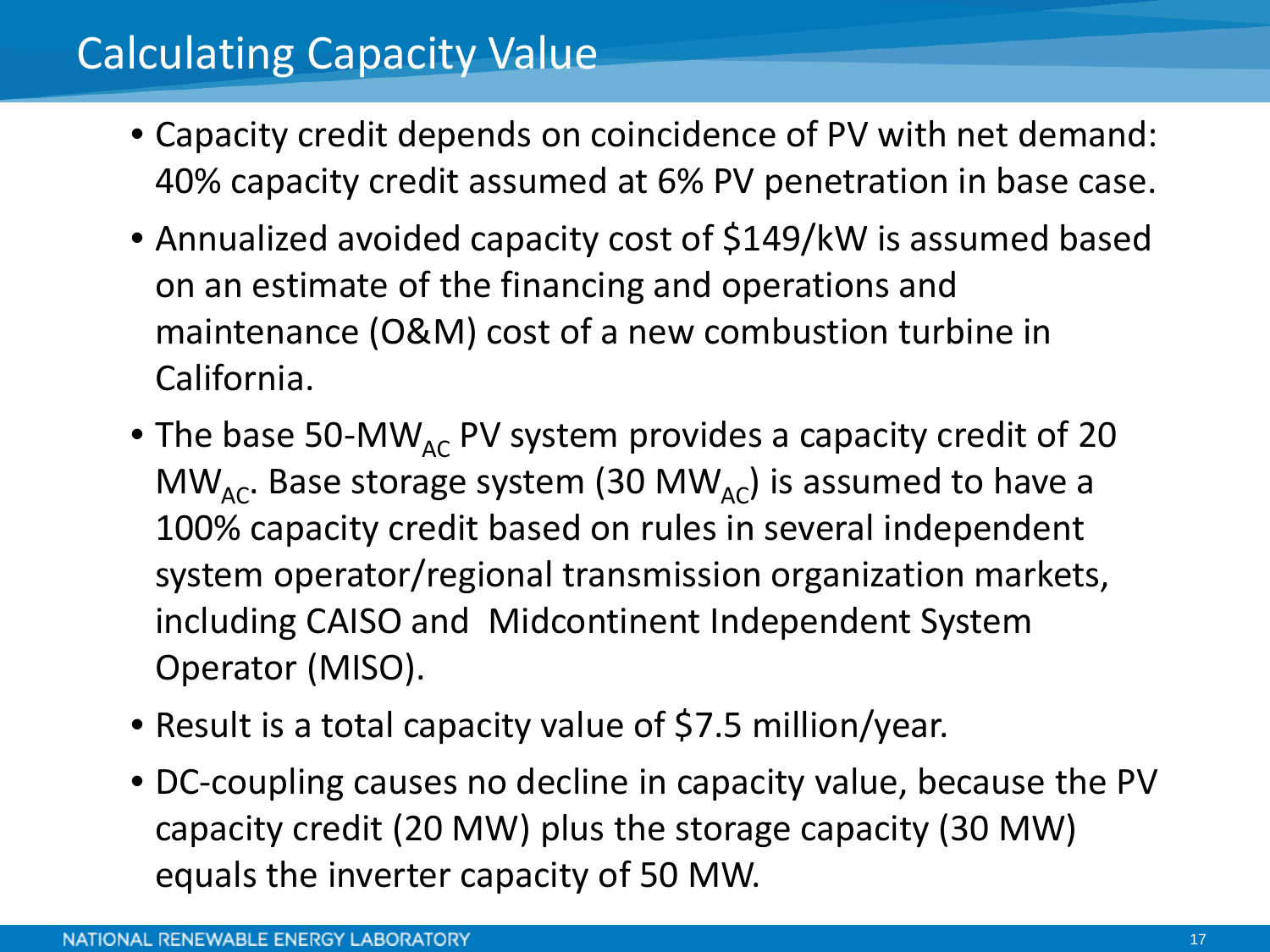### Calculating Costs: Cost Assumptions

#### **Assumed Cost Components for Independent PV (Fixed Tilt, ILR = 1.3) Plus Storage Systems**

| <b>Component</b>   | <b>2016 Cost</b> | <b>2020 Cost</b> |
|--------------------|------------------|------------------|
| PV system          | \$1,343/kW (DC)  | \$912/kW (DC)    |
| PV O&M             | $$12/kW-yr$      | $$11/kW-yr$      |
| Battery module     | \$304/kWh        | \$217/kWh        |
| <b>Battery BOS</b> | \$612/kW         | \$398/kW         |
| Battery O&M        | \$9/kW-yr        | \$9/kW-yr        |

#### **Reduction in Battery BOS Costs Associated with Coupling**

| <b>Degree of Coupling</b>         | <b>Avoided Cost with Coupling</b> |          |  |
|-----------------------------------|-----------------------------------|----------|--|
|                                   | 2016                              | 2020     |  |
| AC-coupled (customer acquisition; | \$161/kW                          | \$118/kW |  |
| engineering, procurement, and     |                                   |          |  |
| construction; interconnection)    |                                   |          |  |
| DC-coupled (above plus inverter)  | \$221/kW                          | \$158/kW |  |
| DC tightly coupled                | Same as DC-coupled                |          |  |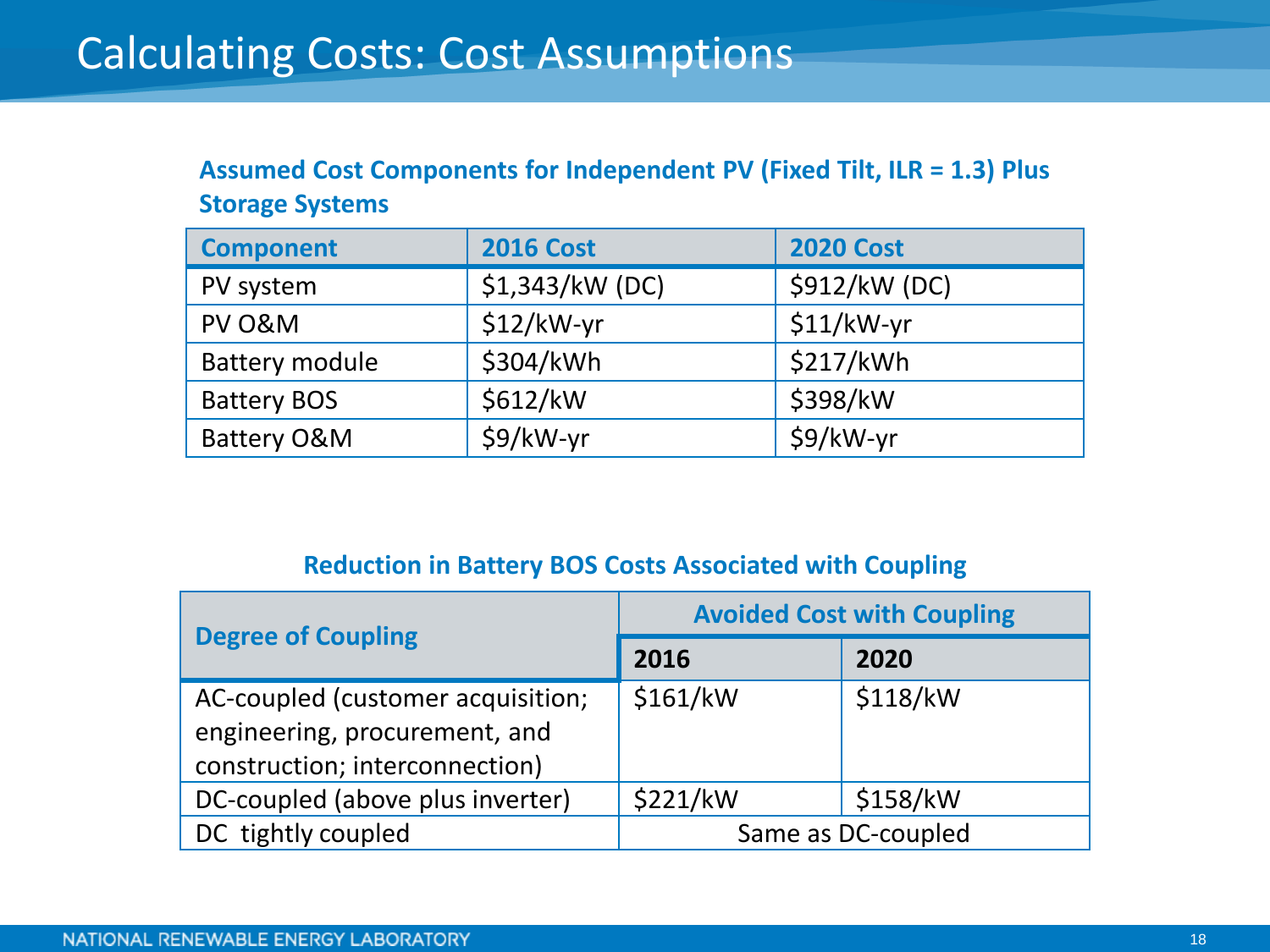### Calculating Costs: Financing Parameters

| <b>Component</b>                           | <b>PV</b> | <b>Battery</b> |
|--------------------------------------------|-----------|----------------|
| <b>Inflation Rate</b>                      | 2.5%      | 2.5%           |
| Economic Lifetime (Years)                  | 20        | 15             |
| <b>Interest Rate - Nominal</b>             | 4.4%      | 4.4%           |
| <b>Calculated Interest Rate - Real</b>     | 1.9%      | 1.9%           |
| Interest During Construction - Nominal     | 4.4%      | 4.4%           |
| Rate of Return on Equity - Nominal         | 9.5%      | 9.5%           |
| Calculated Rate of Return on Equity - Real | 6.8%      | 6.8%           |
| <b>Debt Fraction</b>                       | 40.0%     | 40.0%          |
| Tax Rate (Federal and State)               | 40.0%     | 40.0%          |
| <b>WACC</b> - Nominal                      | 6.7%      | 6.7%           |
| WACC - Real                                | 4.1%      | 4.1%           |
| <b>Depreciation Period</b>                 | 5         | 7              |
| <b>Construction Finance Factor</b>         | 1.013     | 1.009          |
| <b>Present Value of Depreciation</b>       | 0.837     | 0.805          |
| <b>Project Finance Factor</b>              | 1.233     | 1.233          |
| Capital Recovery Factor (CRF) — Nominal    | 9.0%      | 10.7%          |
| Capital Recovery Factor (CRF) - Real       | 7.4%      | 9.1%           |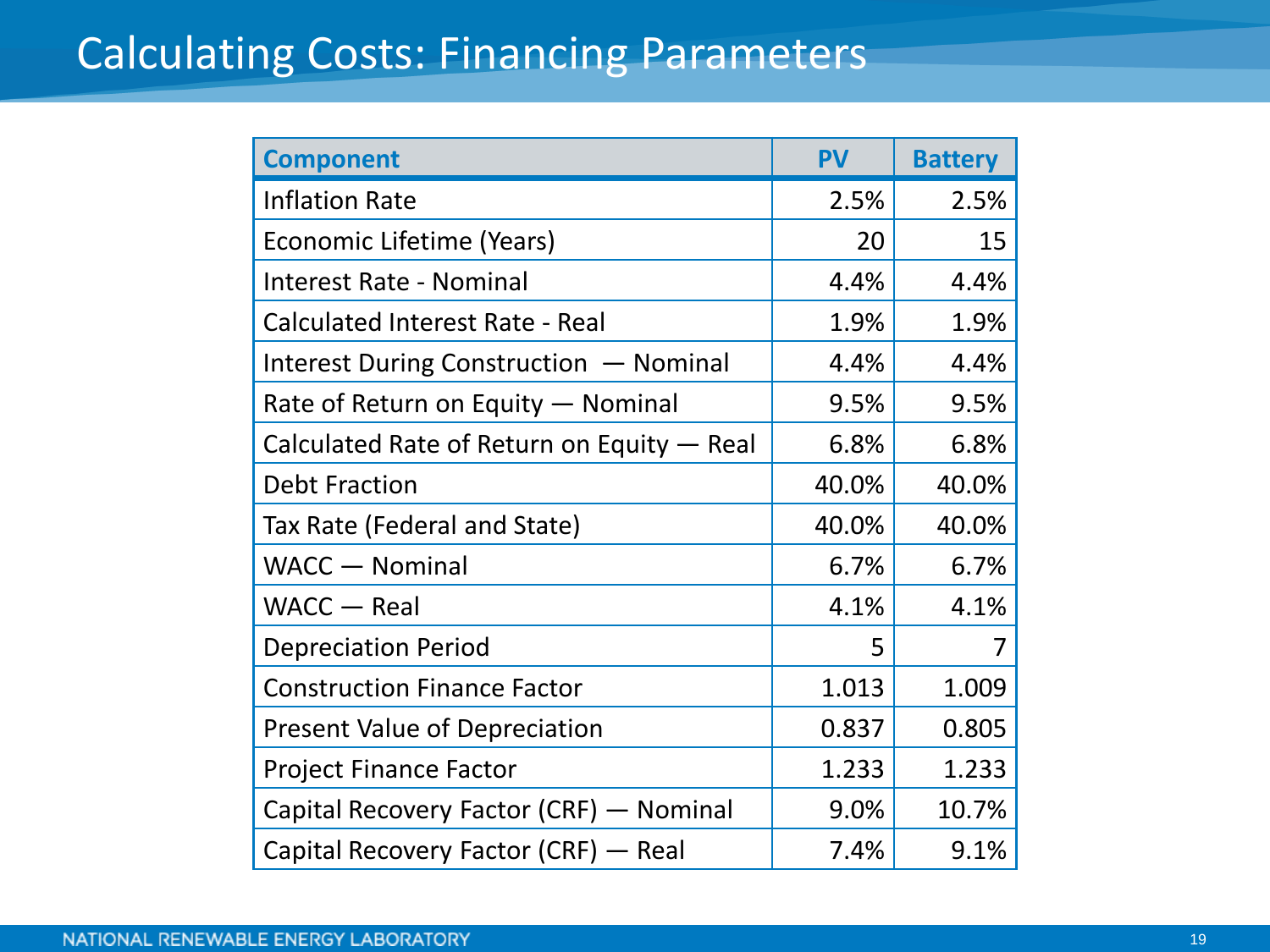### Calculating Costs: Eligibility for Tax Incentives

- Different configurations are assumed eligible for different tax incentives:
	- Independent, AC-coupled, and DC-coupled (flexible charging) storage receives 7-year MACRS (Modified Accelerated Cost Recovery System).
	- DC tightly coupled storage receives 5-year MACRS plus the full 30% ITC.
- In all cases the 30% ITC is applied to the PV portion of the system.

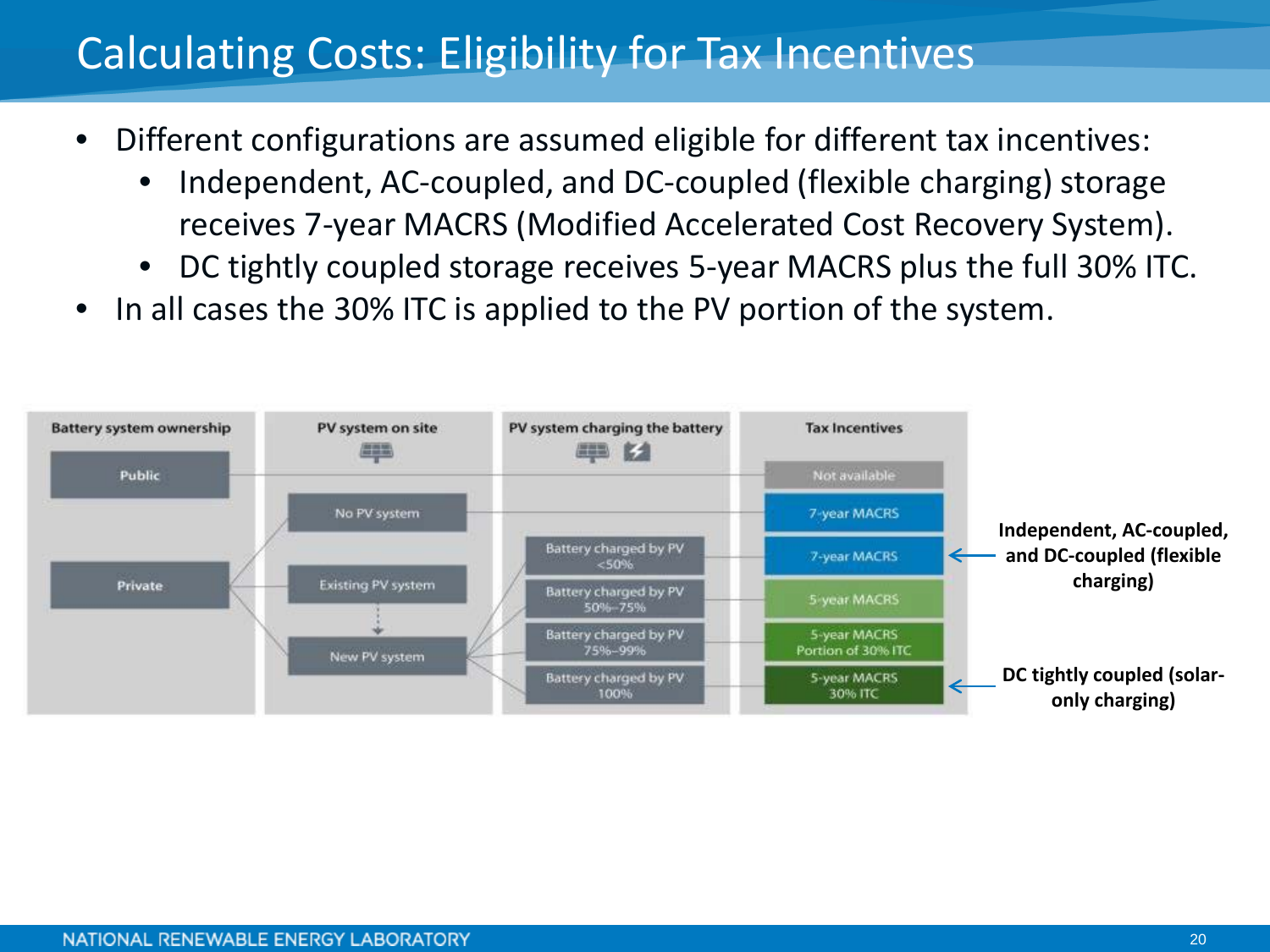### Results: Base Case Benefit/Cost Ratios

- Benefit/cost ratios are calculated by dividing annualized benefits by costs.
- The PV-only system has the highest benefit/cost ratio.
- These results follow historical trends that have resulted in very limited deployment of PV plus storage systems.
- This analysis does not consider the impacts of increased PV penetration and reduced storage costs, which are considered in the following 2020 case.

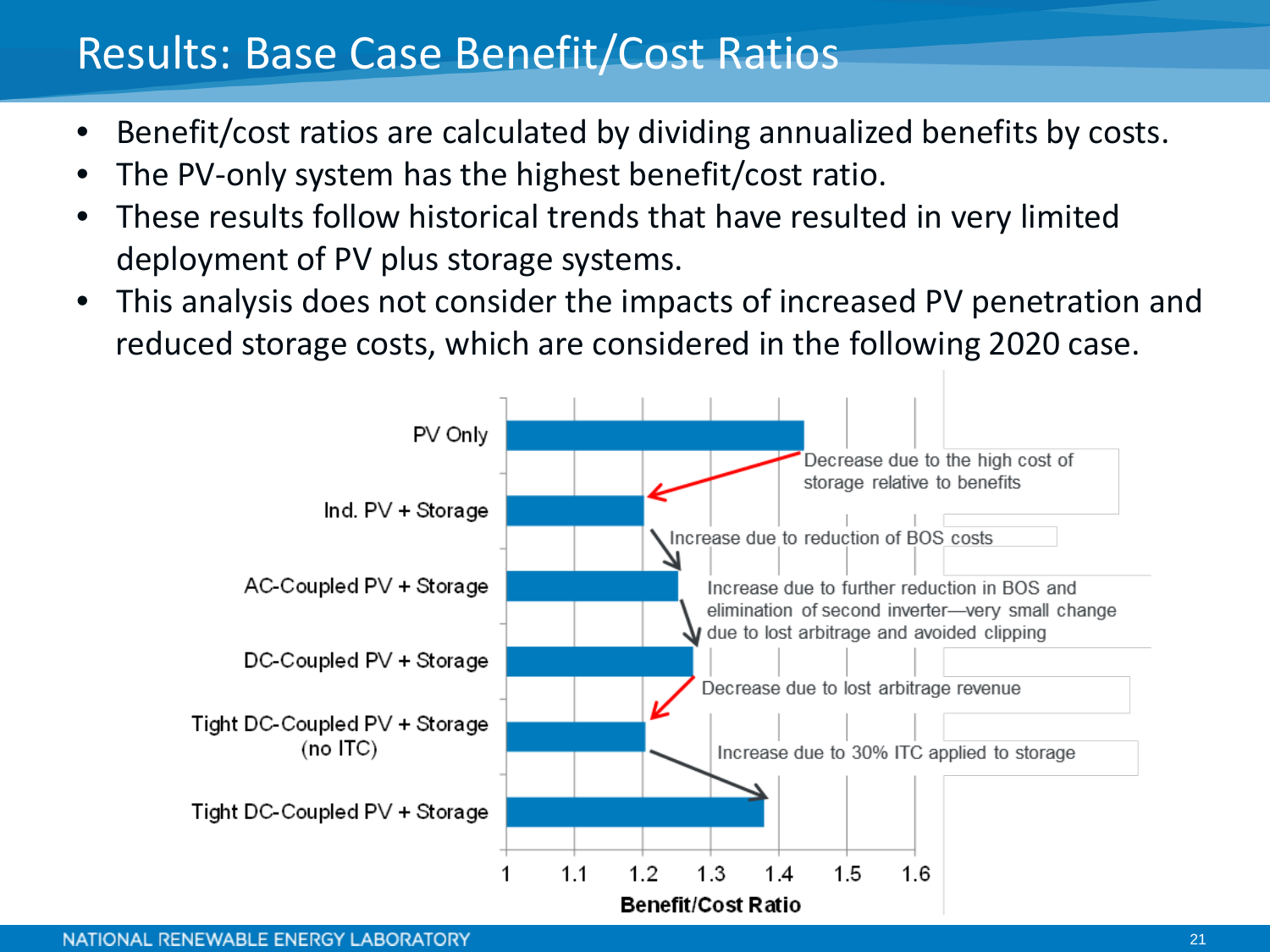### 2020 Case: Declining PV Value, Declining Costs

- In the 2020 case, PV penetration increases to 15% or 24%, and PV value decreases:
	- PV energy value declines owing to higher PV curtailment and lower value of energy offset by PV (left figure).
	- PV capacity value declines owing to the lower capacity credit caused by the net load shifting to later in the day (right figure).
- At the same time, the costs of PV and storage decrease.



#### Declining Energy Value

#### Declining PV Capacity Credit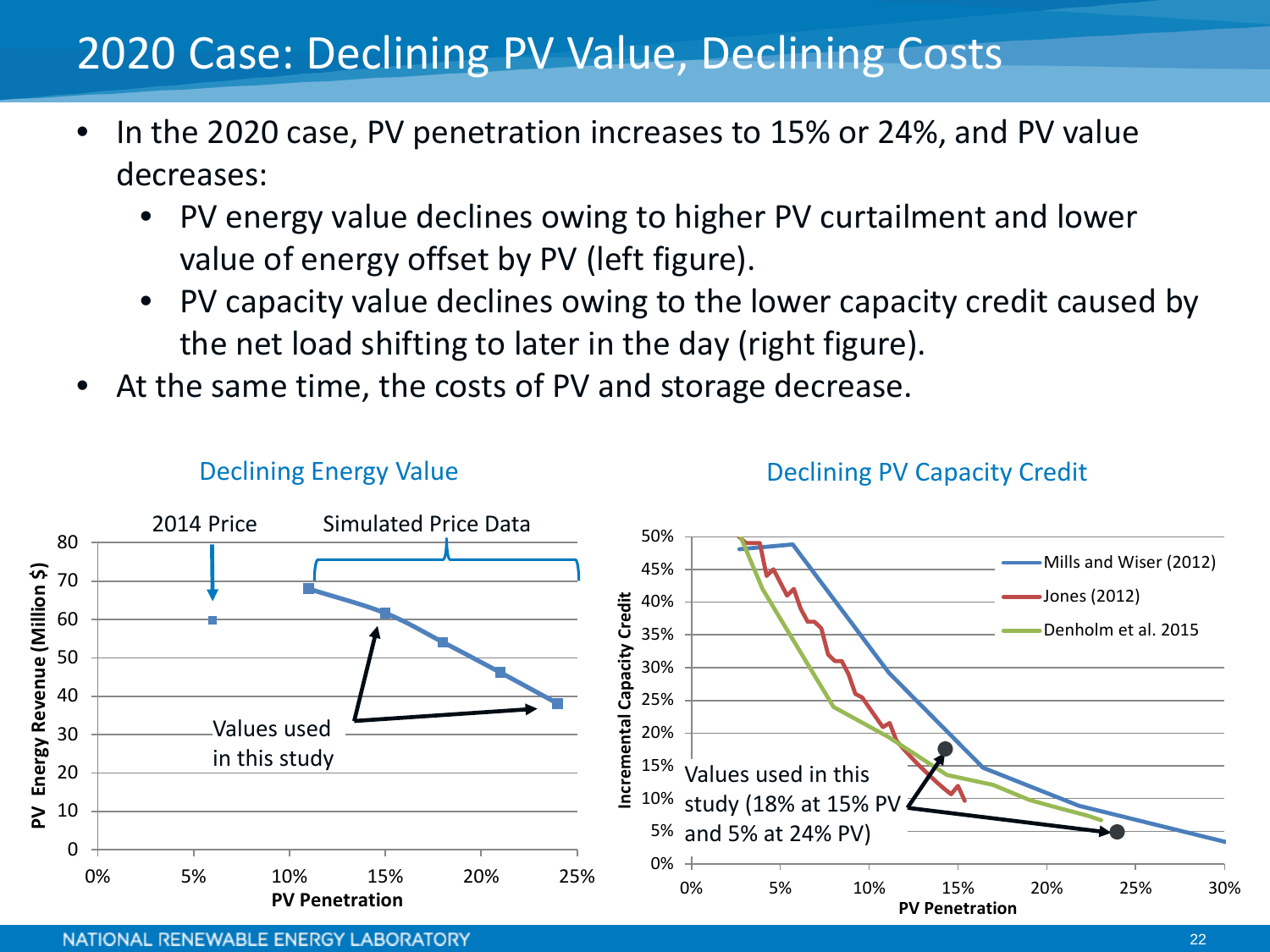### 2020 Case Results: Benefit/Cost Ratios

- With the existing PV ITC (left figure), the PV-only benefit/cost ratio drops below 1 at 24% PV.
	- Adding storage increases the ratio at 24% PV, and the ratio increases with greater degrees of coupling (highest is DC tightly coupled with ITC).
- With no ITC for PV or storage, the benefit/cost ratio declines in all cases but remains above 1 for the PV plus storage systems (highest is DC-coupled with flexible charging, although at 24% PV the tightly coupled system has little penalty because much of the storage charging is from PV).



NATIONAL RENEWABLE ENERGY LABORATORY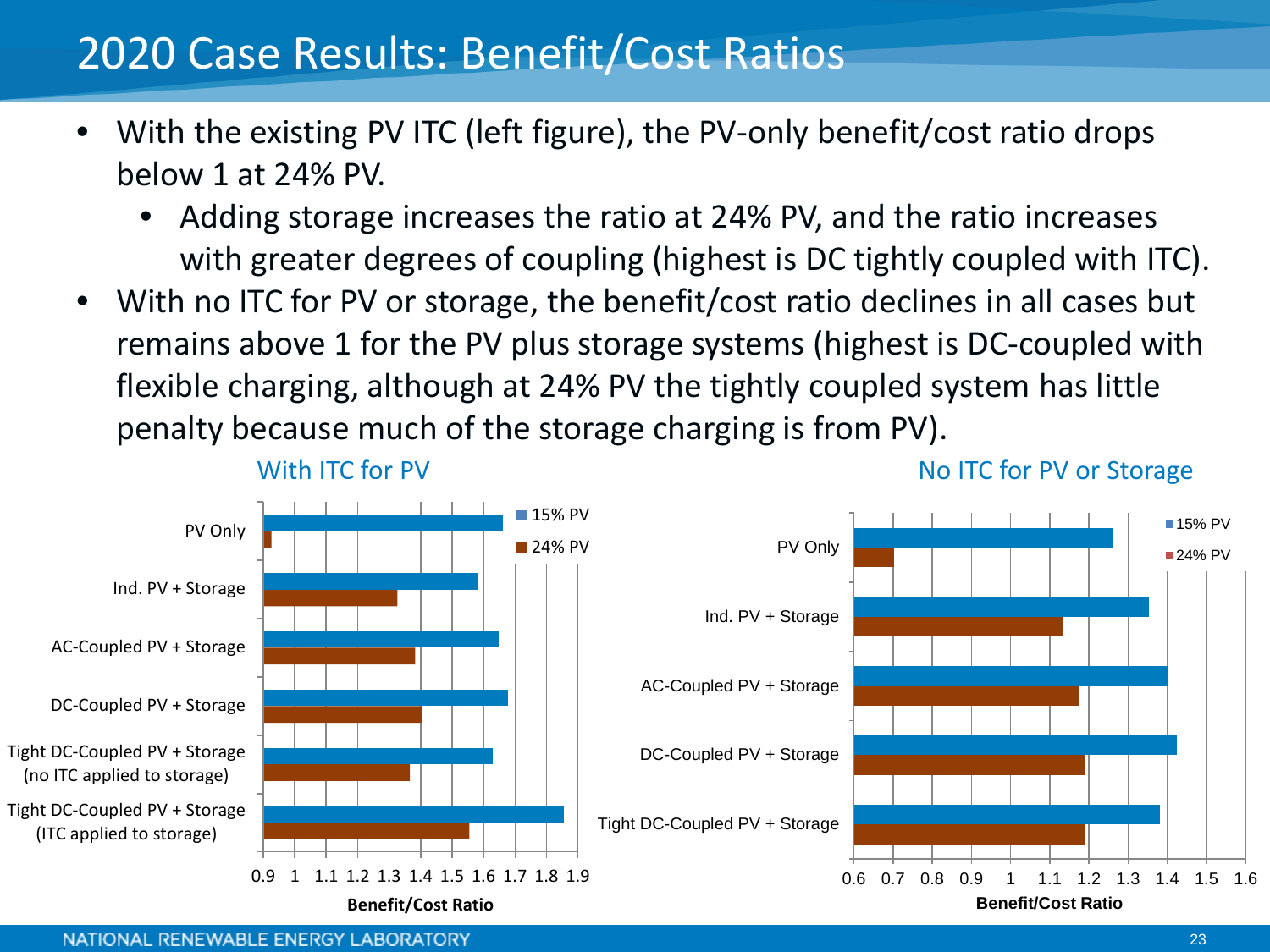### Conclusions

- PV plus storage systems can have multiple configurations, depending on the degree of coupling and the sizing of components.
- LCOE is a incomplete metric for evaluating PV plus storage because of the significant increase in value associated with storage—benefit/cost ratio is an alternative metric that accounts for the added value.
- Coupling by co-locating storage and solar can decrease the overall net costs of deploying PV and storage (AC coupling).
- Further cost reductions are possible via sharing the inverter (DC coupling).
	- o This can reduce clipping but can result in non-optimal storage dispatch, especially if the storage capacity is sized close to the size of the inverter.
- Tightly coupling or charging only with PV can result in significant lost value.
	- o This loss is currently less than the value of the 30% ITC, so this configuration currently provides the highest benefit/cost ratio.
- These results are for a single location and set of assumptions, so more work is needed to draw more generalized conclusions.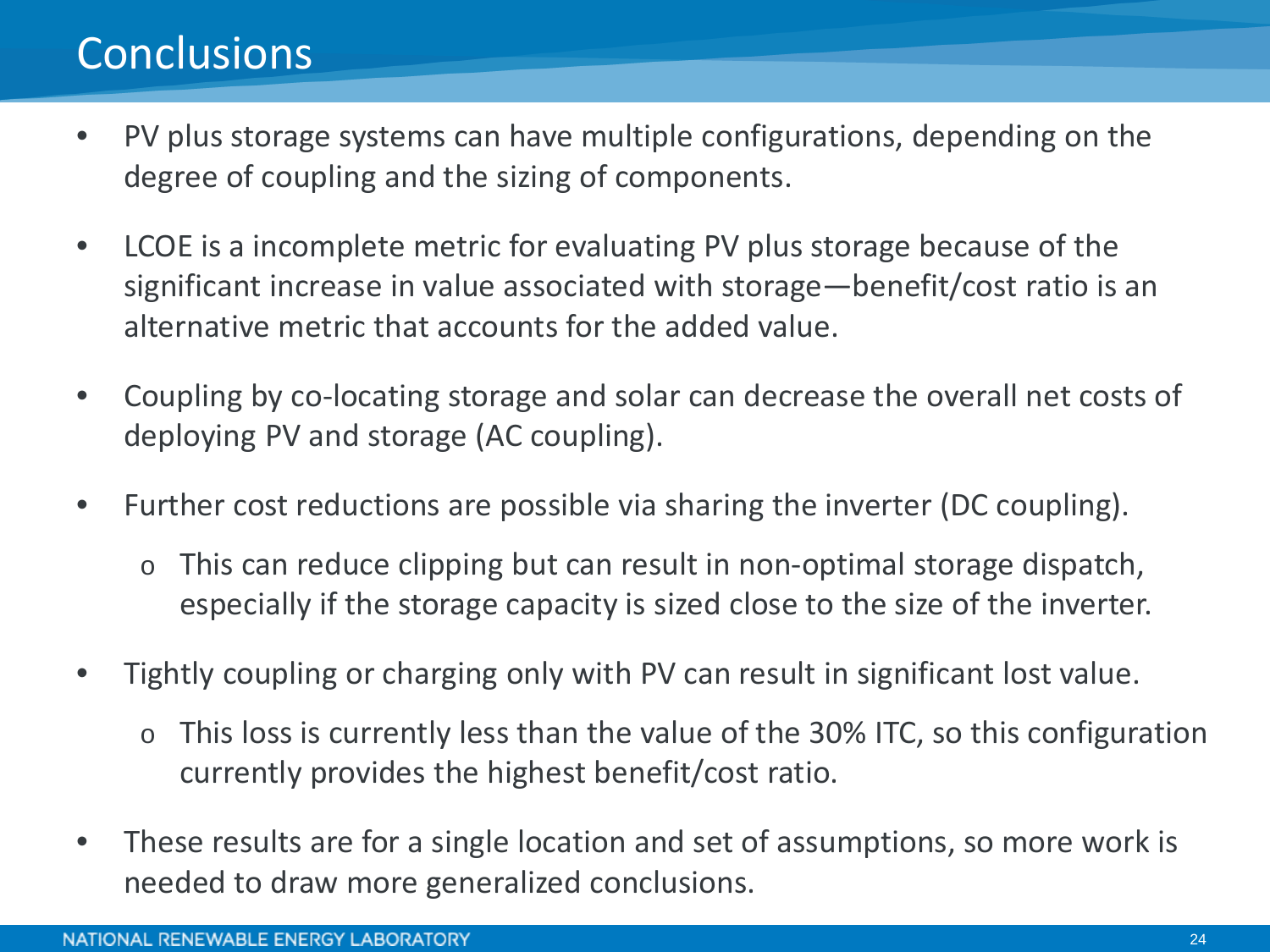- Analyze other regions
- Examine higher ILRs
- Assume different storage sizes
- Apply to other generation resources, including wind